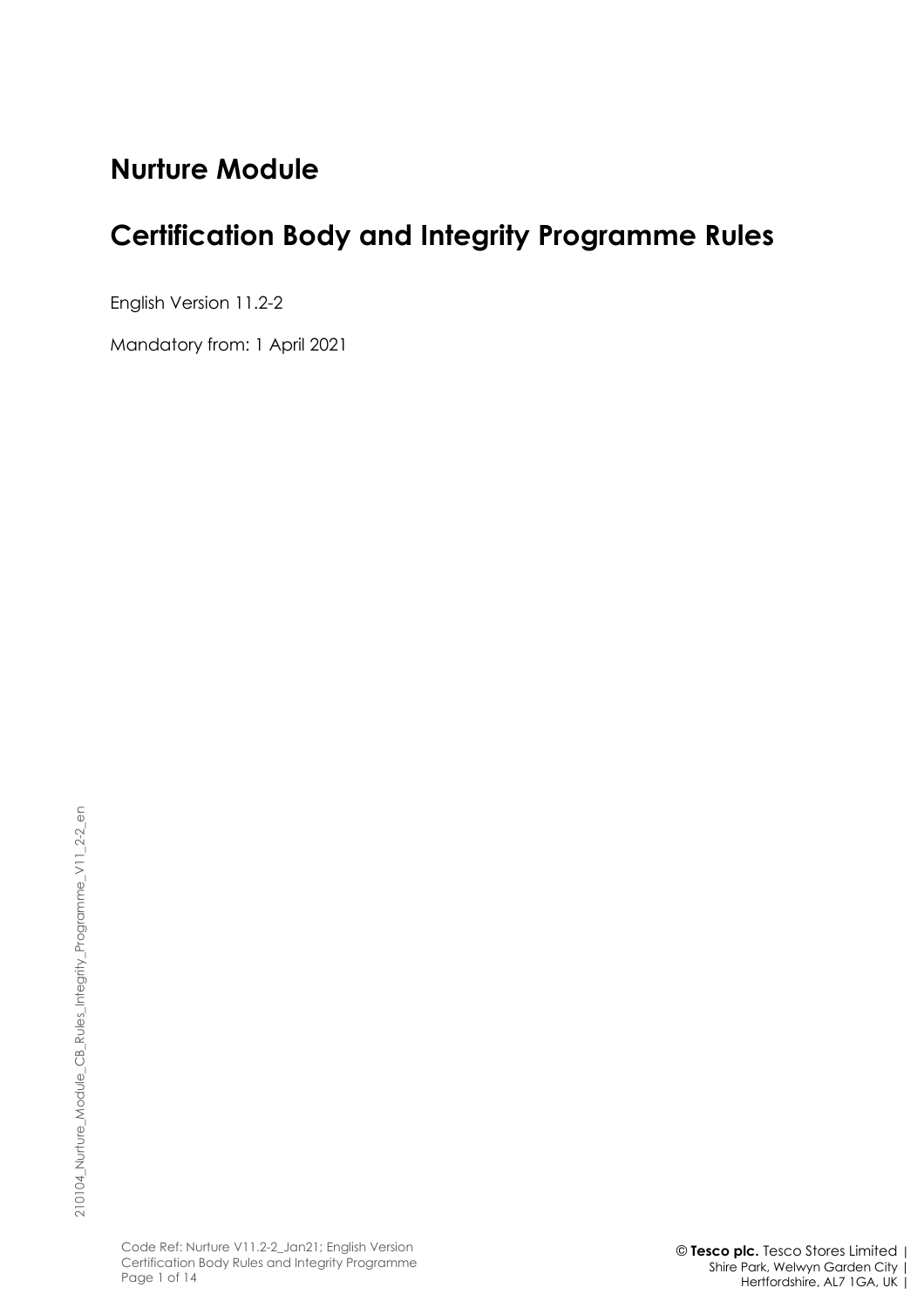| <b>TABLE OF CONTENTS</b> |
|--------------------------|
|--------------------------|

| 1. |     |                                                                          |  |  |  |  |
|----|-----|--------------------------------------------------------------------------|--|--|--|--|
| 2. |     |                                                                          |  |  |  |  |
|    | 2.1 |                                                                          |  |  |  |  |
|    | 2.2 |                                                                          |  |  |  |  |
|    | 2.3 |                                                                          |  |  |  |  |
| 3. |     |                                                                          |  |  |  |  |
|    | 3.1 |                                                                          |  |  |  |  |
|    | 3.2 |                                                                          |  |  |  |  |
| 4. |     |                                                                          |  |  |  |  |
|    | 4.1 |                                                                          |  |  |  |  |
|    | 4.2 |                                                                          |  |  |  |  |
| 5. |     |                                                                          |  |  |  |  |
|    | 5.1 |                                                                          |  |  |  |  |
|    | 5.2 |                                                                          |  |  |  |  |
|    | 5.3 |                                                                          |  |  |  |  |
|    | 5.4 |                                                                          |  |  |  |  |
| 6. |     |                                                                          |  |  |  |  |
|    | 6.1 |                                                                          |  |  |  |  |
|    | 6.2 |                                                                          |  |  |  |  |
| 7. |     |                                                                          |  |  |  |  |
|    | 7.1 |                                                                          |  |  |  |  |
|    | 7.2 |                                                                          |  |  |  |  |
|    | 7.3 |                                                                          |  |  |  |  |
|    | 74  | BENCHMARK KPI SCORE AND MAINTENANCE OF CERTIFICATION BODY PERFORMANCE 11 |  |  |  |  |
| 8. |     |                                                                          |  |  |  |  |
|    | 8.1 |                                                                          |  |  |  |  |
|    | 8.2 |                                                                          |  |  |  |  |
|    | 8.3 |                                                                          |  |  |  |  |
| 9. |     |                                                                          |  |  |  |  |
|    |     |                                                                          |  |  |  |  |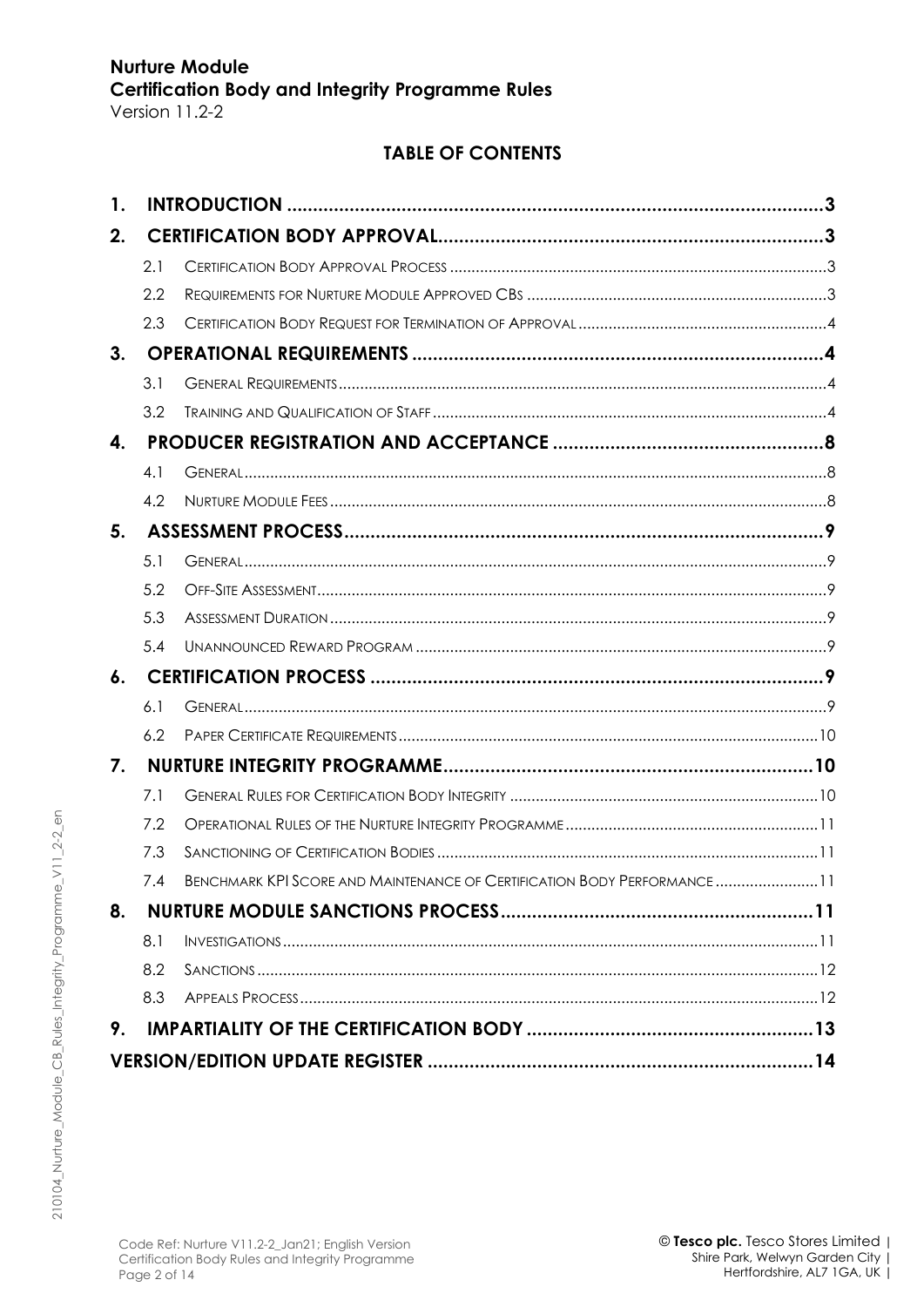## **1. INTRODUCTION**

This document describes the rules for certification bodies (CBs) operating or intending to operate the Nurture Module version 11.2 (hereinafter referred to only as Nurture Module).

It is a normative document to be used together with "Nurture Module Scheme Rules."

## **2. CERTIFICATION BODY APPROVAL**

As an add-on under private ownership, to ensure a high level of integrity and consistency of application, Tesco reserves the right to apply a qualification process to the selection of CBs who are approved to perform Nurture Module assessments. These CBs are effectively representing the Tesco name and brand to the industry.

Once selected, the Nurture Module CBs will be subject to an ongoing integrity programme, *in addition to that* applied by the GLOBALG.A.P. Certification Integrity Program (CIPRO), and the CBs will be expected to demonstrate compliance to the set criteria.

#### **2.1 Certification Body Approval Process**

- a) Tesco is responsible for the final approval of auditors, inspectors, and CBs seeking to work with the Nurture Module and has assigned the administration of all applications to the GLOBALG.A.P. Secretariat.
- b) During the transition, Nurture Module version 10 approved CBs were automatically approved to conduct Nurture Module version 11 assessments and certifications.
- c) Only CBs that are finally approved for the current version of the GLOBALG.A.P. Integrated Farm Assurance (IFA) standard for Fruit and Vegetables or for Flowers and Ornamentals are eligible to apply to the GLOBALG.A.P. Secretariat for Nurture Module approval.
- d) Applicant CBs shall complete the application form and send it to the GLOBALG.A.P. Secretariat.
- e) Tesco will evaluate quarterly all applications received.
- f) The CB performance against the GLOBALG.A.P. Key Performance Indicator (KPI) criteria and the results of the integrity programme will determine the selection for a CB within a given sourcing region.
- g) The final decision to register a CB into the Nurture Module will be made by the leadership team at the Nurture Governance Committee (NGC) meetings.
- h) A controlled list of Nurture Module approved CBs will be kept and managed by GLOBALG.A.P. following the decisions made at the NGC meetings.
- i) CBs approved by Tesco shall:
	- (i) Sign an extension of the GLOBALG.A.P. license and certification agreement for the Nurture Module.
	- (ii) Pay an annual scope extension fee according to the Nurture Module fee table.
	- (iii) Request database access from the GLOBALG.A.P. Secretariat.

#### **2.2 Requirements for Nurture Module Approved CBs**

- a) CBs intending to certify Option 1 producers shall have at least one inspector (for producer inspections) and one auditor (for the certification committee).
- b) CBs intending to certify Option 2 producer groups or Option 1 multisite producers with a quality management system (QMS) shall have at least one auditor (for QMS audits) and at least a second auditor (for the certification committee).
- c) CBs shall designate a scheme manager and in-house trainer (IHT) for the Nurture Module. It is recommended that this is the same person(s) who performs the equivalent roles for the GLOBALG.A.P. IFA standard for Fruit and Vegetables/Flowers and Ornamentals.
- d) CBs shall continually register all auditors and inspectors in the GLOBALG.A.P. database.
- e) CBs shall pay the relevant training fees per registered assessor according to the latest version of the GLOBALG.A.P. fee table.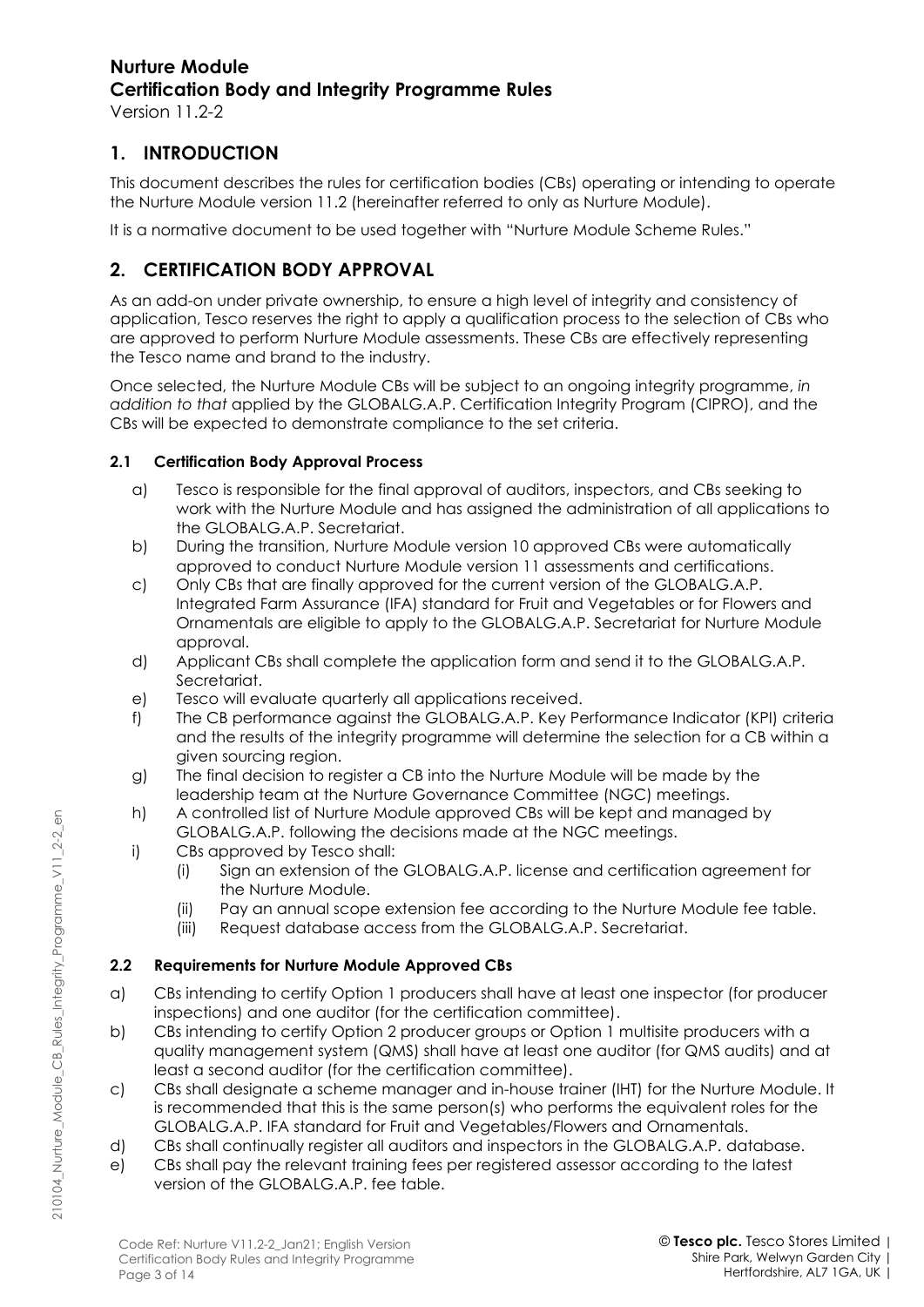Version 11.2-2

#### **2.3 Certification Body Request for Termination of Approval**

In case a CB requests the termination of the GLOBALG.A.P. license and certification agreement or its Nurture Module extension, the following actions shall be taken:

- a) The CB shall send a formal termination request to the GLOBALG.A.P. Secretariat at least 6 months prior to the requested date for termination.
- b) The CB shall inform all clients that the re-certification has to be carried out by another CB.
- c) There is no need for the CB to modify or update anything in the GLOBALG.A.P. database. If the products are not re-accepted for the next cycle, once the current certificate expires, the new CB will be able to accept the GLOBALG.A.P. Number (GGN) of the producers and re-certify.
- d) From a specific date onward, the CB shall be blocked in the GLOBALG.A.P. database and cannot register new clients or re-issue and extend their valid certificates.
- e) The CB shall contact the GLOBALG.A.P. customer support for any changes such as modification of existing certificates, shortening of the certificate validity, changing the access rights of existing producers, amendments in the master data, complaints, etc.
- f) The CB shall be listed on the GLOBALG.A.P. website until the last certificate expires. A comment shall be added that the CB cannot contract/certify producers and will terminate its Nurture Module approval on a specific date.
- g) It shall be decided by Tesco and GLOBALG.A.P. if the CB license fee applies for the current and/or following year and whether any further training shall be attended.

## **3. OPERATIONAL REQUIREMENTS**

#### **3.1 General Requirements**

- a) The CB is responsible for communicating to its Nurture Module registered clients all relevant updates, as well as the date of first application and grace period of any new version of Nurture Module normative documents.
- b) GLOBALG.A.P. shall be entitled to participate, upon prior notice and at its own cost, in assessments carried out by CBs.
- c) Tesco reserves the right to arrive unannounced and at its own cost at an assessment to observe the progress and performance of a Nurture Module assessor.
- d) CBs shall immediately inform GLOBALG.A.P. of changes in personnel relevant for the management of the Nurture Module (e.g., change of the scheme manager, IHT, etc.) and of all changes that may affect their function as an independent CB, in particular corporate changes.
- e) CBs shall actively cooperate with GLOBALG.A.P. integrity activities and during management of complaints related to the CB or to the producers contracted by the CB.

#### **3.2 Training and Qualification of Staff**

All Nurture Module approved CBs shall have sufficient qualified personnel to operate the Nurture Module.

GLOBALG.A.P. is responsible for:

210104\_Nurture\_Module\_CB\_Rules\_Integrity\_Programme\_V11\_2-2\_en

210104\_Nurture\_Module\_CB\_Rules\_Integrity\_Programme\_V11\_2-2\_en

- a) Ensuring that the existing, regular GLOBALG.A.P. workshops for scheme managers and IHTs include the Nurture Module.
- b) Operating a transparent initial sign-off process with Tesco to qualify Nurture Module related staff.
- c) Operating a transparent competence maintenance process (to remain qualified) with Tesco.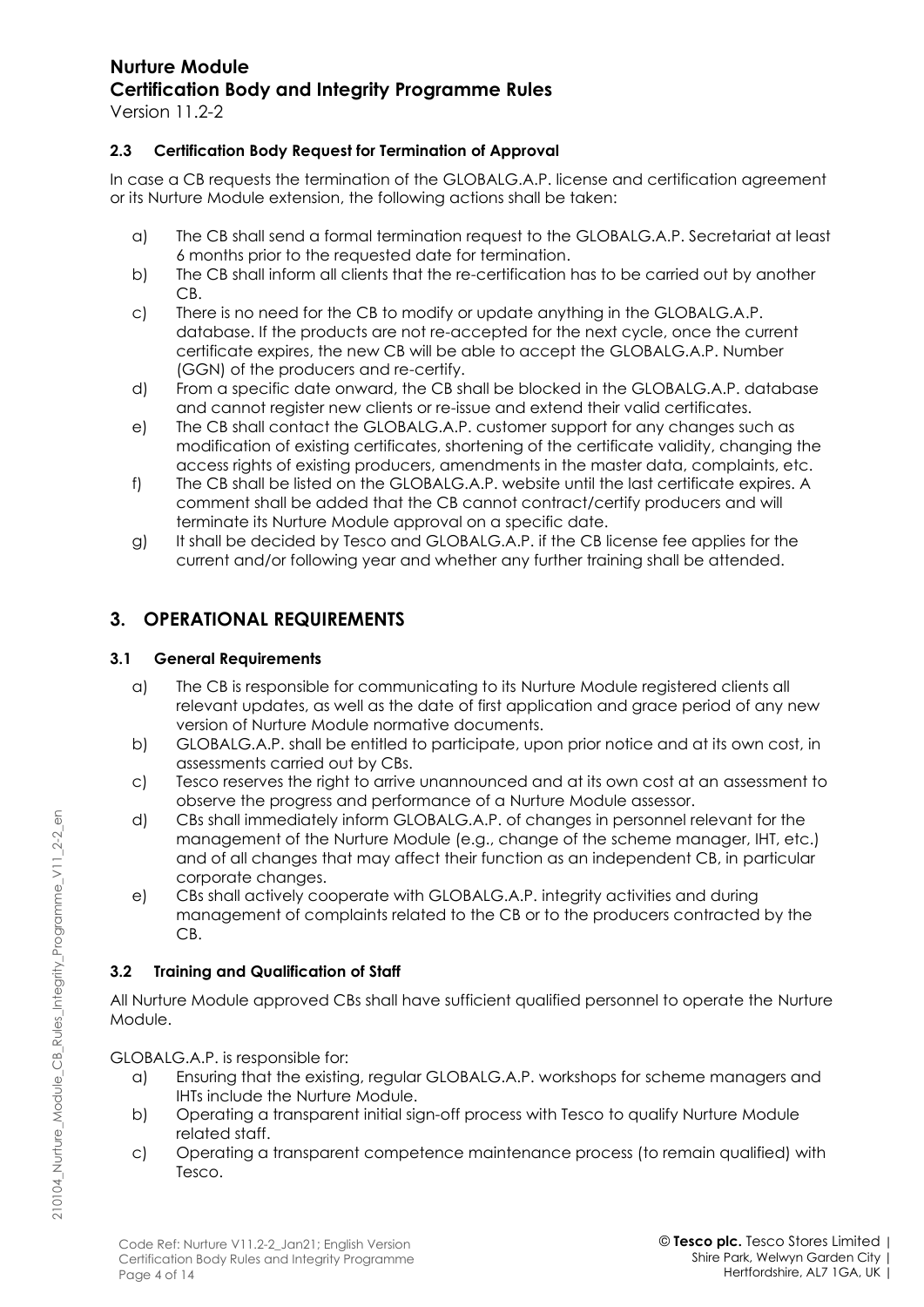Version 11.2-2

- d) Assuring a continuous update process of assessors via IHT or considering regular exams/quiz questions.
- e) Organizing voluntary or obligatory webinars for the Nurture Module scheme manager and IHT. Where obligatory, attendance will be tracked.
- f) Facilitating the discussion of integrity programme findings.
- g) Providing information and clarification on new rules/requirements.
- h) Ensuring the named scheme manager and IHT, as well as all other individual assessors, are identified on the approved assessor list.

The CB is responsible for guaranteeing the following roles are represented in the company and the related staff comply with the respective training and qualification requirements:

|                                     | Shall have IFA<br>qualification<br>requirements for the<br>same role | Shall have completed<br>Nurture Module<br>training                               | Shall be an<br>approved Nurture<br>Module inspector | Shall receive<br>GLOBALG.A.P. QMS<br>training |
|-------------------------------------|----------------------------------------------------------------------|----------------------------------------------------------------------------------|-----------------------------------------------------|-----------------------------------------------|
| Nurture Module<br>scheme<br>manager | X                                                                    | Scheme manager<br>update training by<br>GLOBALG.A.P.<br>and<br>internal training |                                                     |                                               |
| Nurture Module<br><b>IHT</b>        | X                                                                    | <b>IHT</b> training by<br>GLOBALG.A.P.                                           | X                                                   |                                               |
| Nurture Module<br>auditor           | Χ                                                                    | Internal training                                                                | Χ                                                   | Χ                                             |
| Nurture Module<br>inspector         | Χ                                                                    | Internal training                                                                | X                                                   |                                               |

#### **3.2.1 Scheme Manager**

The Nurture Module scheme manager is the representative of the CB before the GLOBALG.A.P. Secretariat. This person:

- a) Shall be fluent in English.
- b) Shall be committed to assist in any harmonization activities performed by Tesco or the GLOBALG.A.P. Secretariat.
- c) Shall be available in-house i.e., not hired occasionally by the CB and part of the operational and/or management decision-making process of the CB.
- d) Shall be responsible for returning to the GLOBALG.A.P. Secretariat the requested signed reception of any communication requiring written receipt.
- e) Shall be responsible for communication and administration of users within the Nurture Module.
- f) Shall respond to Nurture Module operational enquiries as required in the communication. If the Nurture Module scheme manager is not available, a substitute shall assume these responsibilities.
- g) Shall distribute all communication received from the GLOBALG.A.P. Secretariat to all CB staff involved in Nurture Module activities in all countries.
- h) Shall attend the annual scheme manager (update) meeting. This is a yearly task of the CB. If the scheme manager changes in the middle of the year, attendance of the scheme manager update meeting is not required again for that same year. If the scheme manager is on medical leave (e.g., maternity leave), the CB may send another competent Nurture Module representative.
- i) Shall attend annually the Nurture Module training provided by the Nurture Module IHT.
- j) May be the same person as the IHT.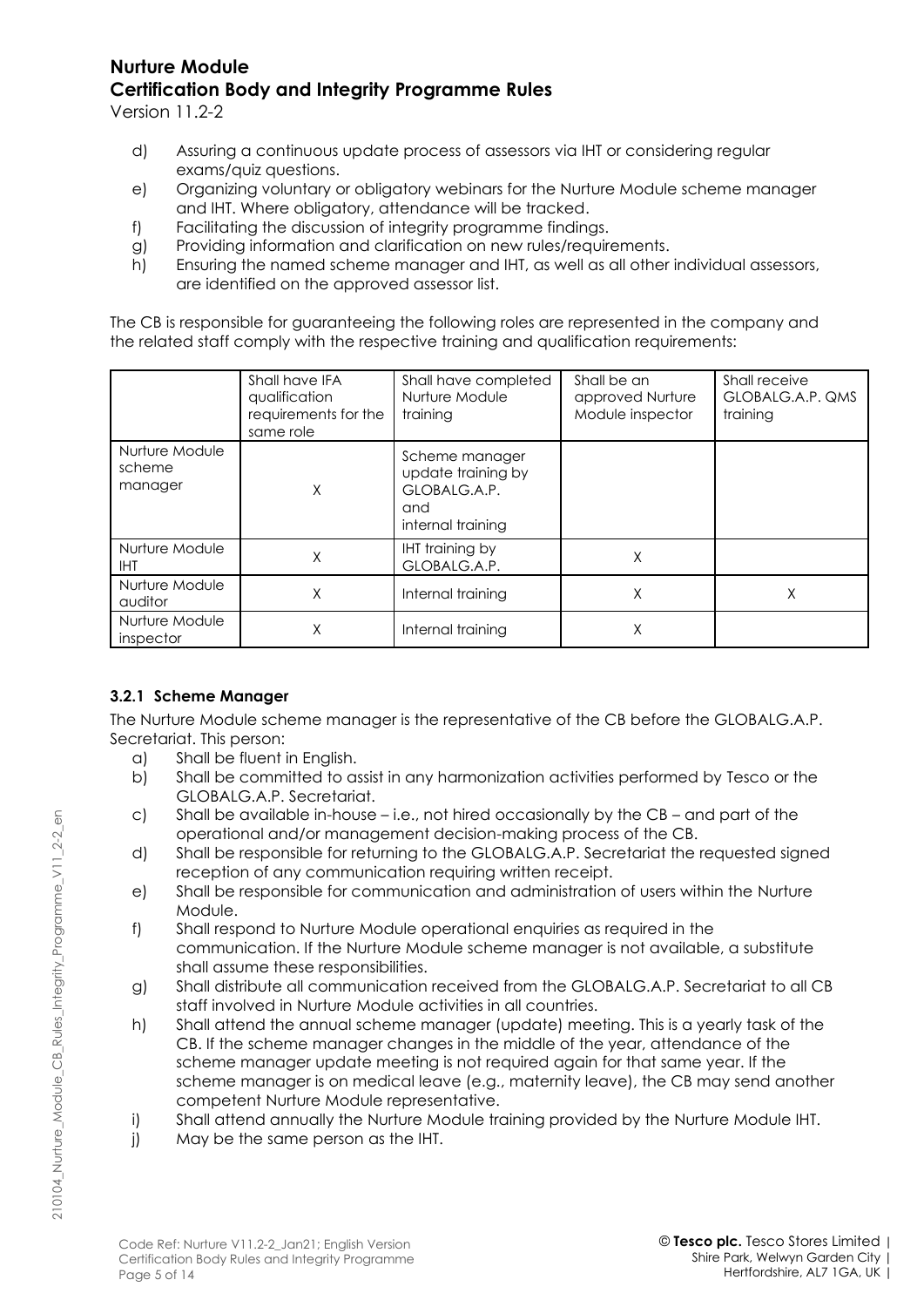Version 11.2-2

#### **3.2.2 In-House Trainer**

The Nurture Module IHT:

- a) Shall be responsible for ensuring that all their registered Nurture Module assessors comply with the required qualification criteria.
- b) Shall pass the CB IHT training exam for the relevant sub-scope and version. Failing any part of the exam twice will require re-attending a GLOBALG.A.P. CB in-house training course and successfully passing the exam.
- c) Shall be available in-house i.e., not hired occasionally by the CB. The person may be the same person as the scheme manager and the CB may have more than one IHT covering different sub-scopes (e.g., Fruit and Vegetables, Flowers and Ornamentals).
- d) Shall carry out annual internal refreshing/update training assessors and the scheme manager. Records of those trainings shall be maintained.
- e) Shall be accountable for the named approved Nurture Module assessor:
	- Training
	- Witnessing
	- Calibration
	- Consistency
	- Performance
	- Assessments
	- Conduct
- f) Shall comply with at least Nurture Module assessor qualification requirements for the respective sub-scope.
- g) Shall complete the required training within 3 months in case of a change in personnel. If this is not feasible, the new person shall register within 3 months for an upcoming course.

### **3.2.3 Assessors**

210104\_Nurture\_Module\_CB\_Rules\_Integrity\_Programme\_V11\_2-2\_en

210104 Nurture Module CB Rules Integrity Programme V11 2-2 en

### <span id="page-5-0"></span>**3.2.3.1 Assessor Approval**

- a) Only IFA approved inspectors/auditors are eligible to apply to become Nurture Module approved assessors for the respective role.
- b) Applications to the Nurture Module are made via the GLOBALG.A.P. Secretariat using the Nurture Module application form. GLOBALG.A.P. will present the applications to Tesco on a quarterly basis. Only in exceptional circumstances will applications be considered in-between quarters.
- c) The applications shall include the assessor profile, the sub-scope they will work with, languages spoken, and justification for their on-boarding including but not exclusively the region for which approval is intended.
- d) When applying for the approval of new assessors, the CB shall take into consideration the number of Nurture Module approved assesors they have and the minimum number of assessments these shall conduct every year to maintain competency. It is the CB's responsibility to guarantee that all its Nurture Module approved assessors are able to meet the minimum number of assessments per calendar year (as outlined in 3.2.3.2 a)  $(v)$ .
- e) The final consideration of accepting an application will be made by the leadership team at the NGC meetings.
- <span id="page-5-1"></span>f) Following the acceptance of the application, the assessor shall fulfill the following training requirements **in the following order**:
	- a. Introductory training course of Nurture Module requirements by the IHT.
	- b. eLearning with final competency Nurture Module online exam, if available in their respective working language. Failing this exam twice requires that the assessor retry the exam proctored. Failing this 3rd exam attempt requires that the assessor attend a Nurture Module IHT training and pass the respective exam.
	- c. For inspectors Initial witness and sign-off inspection by the IHT or another Nurture Module assessor who has completed more than 10 Nurture Module inspections in the previous 12 months.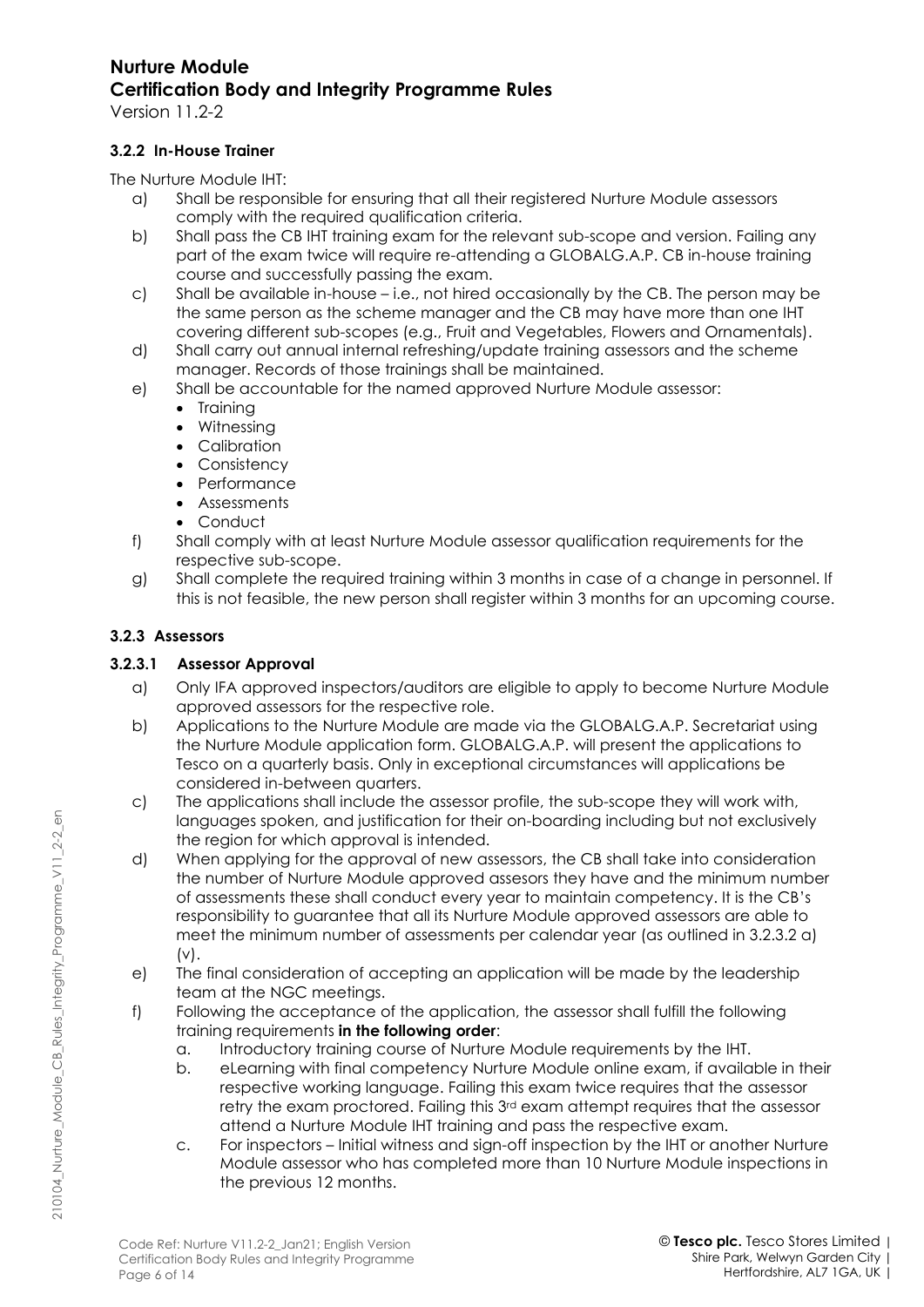Version 11.2-2

- d. For auditors Initial witness and sign-off audit by the IHT or another Nurture Module auditor who has completed more than 10 QMS audits in the previous 12 months.
- g) The applying CB shall demonstrate to GLOBALG.A.P. that the assessor has fulfilled all the training requirements as outlined above prior to the sign-off.
- h) Nurture Module approved inspectors qualify as Nurture Module approved auditors when they are also approved as IFA auditors.
- i) Contracting an approved Nurture Module assessor does not grant Nurture Module approval to the CB.
- j) A controlled list of "applicant" and "approved" assessors will be kept and managed by GLOBALG.A.P. following the decisions made at the NGC meetings.
- k) The CB shall give GLOBALG.A.P. a written notice if a Nurture Module assessor would like to withdraw from the Nurture Module or the CB within 30 days of becoming aware of the decision of the assessor.

#### <span id="page-6-0"></span>**3.2.3.2 Assessor Maintenance of Compentency**

- a) Once approved, every Nurture Module assessor shall:
	- (i) Take an online exam for the Nurture Module update as soon as it is made available in their respective working language.
	- (ii) Conduct at least one annual witness assessment with the IHT or another assessor qualified for the Nurture Module who has conducted more than 10 Nurture Module assessments in the previous 12 months. Records shall be kept by the CB and made available to GLOBALG.A.P. and Tesco on request.
	- (iii) Participate in webinars as defined by the NGC, including the discussion of the findings of the Nurture Module integrity programme.
	- (iv) Participate in annual internal trainings for harmonization, information, and clarification on new rules/requirements.
	- (v) Inspectors shall conduct a minimum of 5 Nurture Module inspections or inspection days every calendar year. Auditors shall complete a minimum of 5 QMS audits or audit days per calendar year. GLOBALG.A.P. QMS audits are also acceptable.
- b) Tesco reserves the right to randomly ask for the proof of qualification of the assessors approved by the CB. In the case that the CB is not able to submit such proof or the assessors do not comply with the qualification requirements, Tesco reserves the right to request GLOBALG.A.P. to block those persons in the GLOBALG.A.P. database.
- c) The CB shall verify, record, and monitor the compliance with the requirements set for assessors both for initial training and for maintenance of competency.
- d) CBs shall hold a list of approved auditors/inspectors, and up-to-date versions shall be provided to GLOBALG.A.P. and Tesco on request.
- e) GLOBALG.A.P. shall check for each calendar year that all approved Nurture Module assessors comply with the minimum number of assessments. For those approved Nurture Module assessors who fail to reach the minimum number of assessments, the CB shall provide a written justification, which will be discussed by the NGC at their quarterly meetings.
	- (i) If the justification is accepted, the assessor will be allowed to keep the Nurture Module approval. The CB is required to re-train the assessor following the procedure outlined in 3.2.3.1 f).
	- (ii) If justification is not accepted, the assessor will lose Nurture Module approval. The CB must then re-apply for Nurture Module approval following the procedure outlined in 3.2.3.1, which implies that the CB shall submit a re-application for that assessor.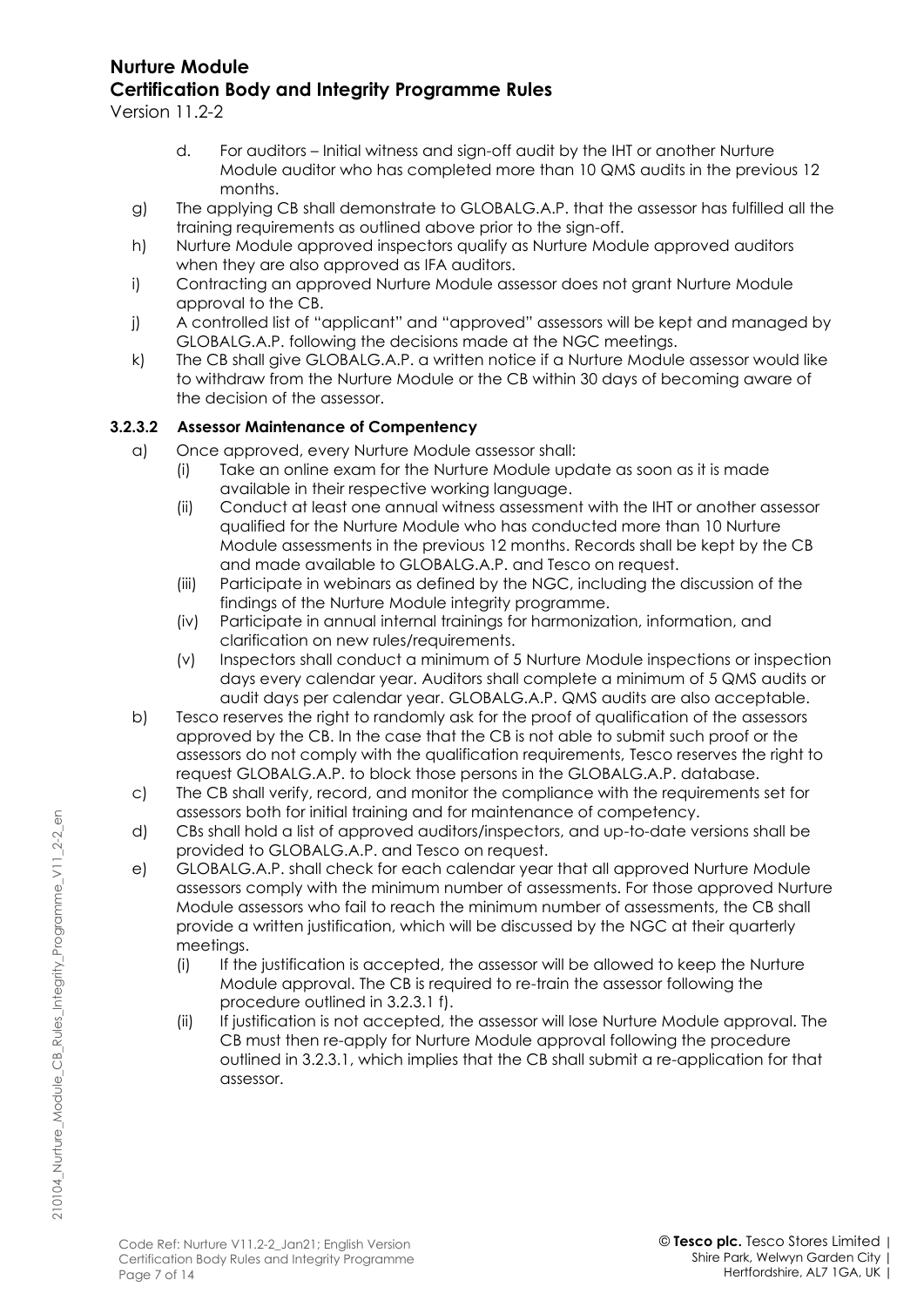Version 11.2-2

#### **3.2.3.3 Subcontracting of Nurture Module Assessors**

By definition, this refers to assessors working for more than one Nurture Module approved CB.

In this scenario, the following rules apply:

- a) The principle is that a Nurture Module approved assessor must be contracted by a Nurture Module approved CB.
- b) Only Nurture Module approved CBs may subcontract Nurture Module assessors for Nurture Module certification activities.
- c) Both CBs shall register the assessor in the GLOBALG.A.P. database.
- d) Both CBs shall notify GLOBALG.A.P. in writing that they are "sharing" the assessor.
- e) The assessor shall follow mandatory initial Nurture Module training as defined in [3.2.3.1](#page-5-0) [f\)](#page-5-1) with both CBs to ensure consistency with each CB procedures.
- f) A Nurture Module assessor must not be working for a non-Nurture Module approved CB for the GLOBALG.A.P. certification and a Nurture Module approved CB for Nurture Module certification of the same producer – i.e., the same CB shall issue GLOBALG.A.P. and Nurture Module certificates.

## **4. PRODUCER REGISTRATION AND ACCEPTANCE**

The Nurture Module certification procedure shall be clearly identified in the CB operational documentation and shall follow the Nurture Module rules.

#### **4.1 General**

- a) All production sites to be certified against the Nurture Module shall be registered in the GLOBALG.A.P. database.
- b) During the registration, the CB registers products of the producer for the Nurture Module. The following product status can be assigned:
	- Product not confirmed = product registered but not yet confirmed
	- Product accepted = product accepted by the CB
	- Certified
	- Open non-conformance = assessed but open non-conformances
	- Self-declared suspension = producer identifies a non-conformance and asks CB for a self-declared suspension of a product
	- Product suspended = product no longer certified against the Nurture Module
	- Product annulled = product no longer grown Product attributes:
	- Gold/Silver/Nurture Pass
	- Organic/Conventional
- c) The CB shall establish and implement procedures for collecting data updates of the accepted producers, such as production site or product area changes and inclusion/de-listing of members within a producer group.
- d) The CB shall update the GLOBALG.A.P. database whenever there is a change. The database shall be updated at the latest with the re-acceptance of products for the next certificate cycle and/or the re-certification.

#### **4.2 Nurture Module Fees**

- a) Each CB sets up and explains to its prospective clients its own detailed fee structure, which should specify the relevant Nurture Module fees. Each CB invoice to producers/producer groups, or document accompanying each invoice, shall clearly identify the Nurture Module registration fee that is paid to GLOBALG.A.P.
- b) Tesco requires transparency of the Nurture Module fees charged by CBs to producers. CBs shall inform Tesco about the fees charged to the producer on request.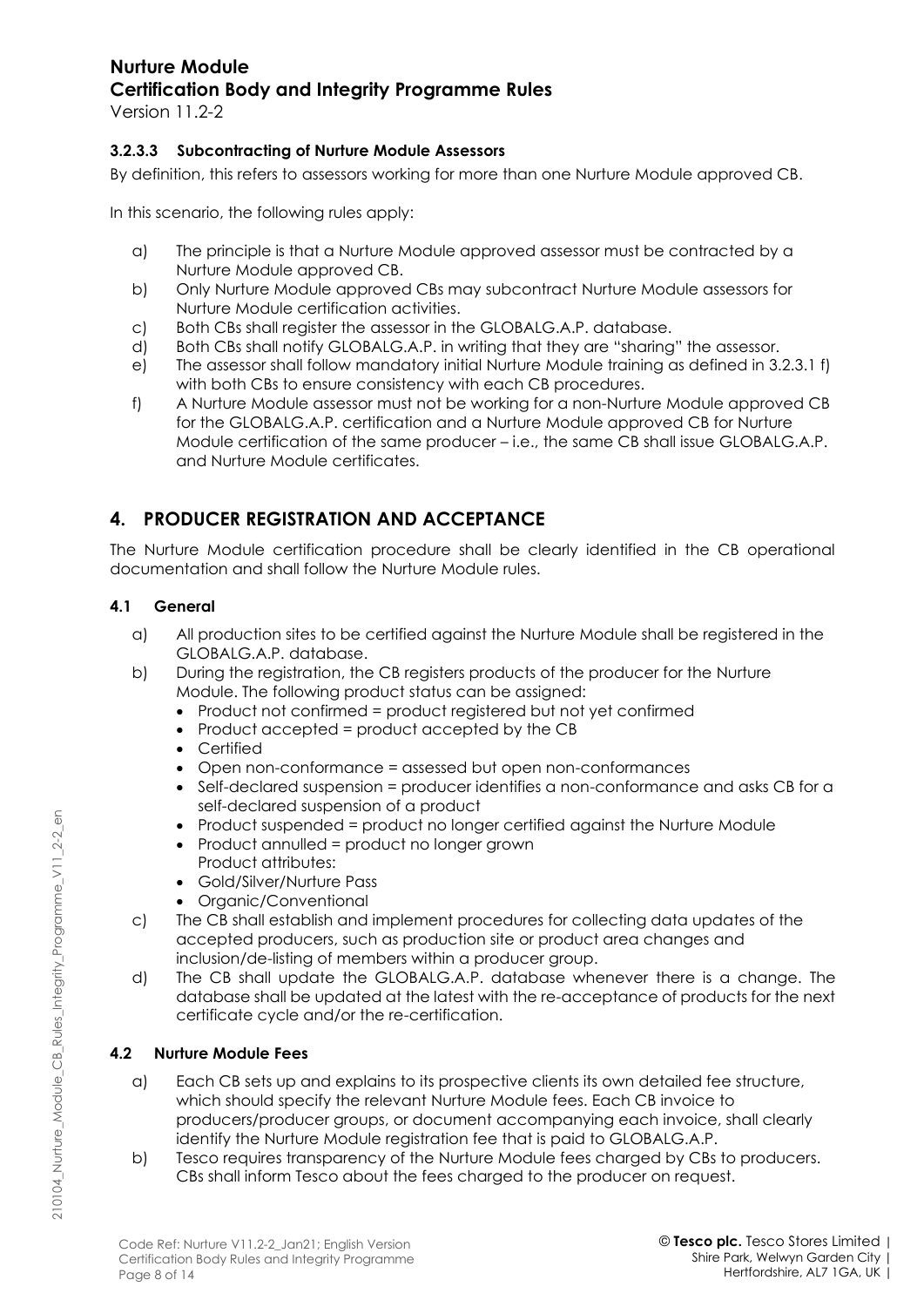Version 11.2-2

### **5. ASSESSMENT PROCESS**

#### **5.1 General**

- a) Only Nurture Module approved assessors may carry out Nurture Module assessments.
- b) Every assessor shall fulfill all sub-scope specific requirements (i.e., it is not permitted to send 2 people to an assessment to complete between them the competence of one auditor or one inspector).
- c) Only Nurture Module auditors may carry out QMS audits (Option 2 or Option 1 multisite with QMS) against the Nurture Module.
- d) CBs shall guarantee that a producer/producer group is not assessed more than 4 consecutive years by the same assessor. This rule does not apply retrospectively to assessments done before the first introduction of this rule in October 2017.

#### **5.2 Off-Site Assessment**

- a) The evaluation off-site of some control points for Option 1 announced inspections is not possible for any of the control points of the Nurture Module.
- b) However, off-site assessment is possible for the IFA control points following the rules defined in GLOBALG.A.P. general regulations.

#### **5.3 Assessment Duration**

- a) A sufficient assessment duration shall allow the assessor to assess all applicable control points, complete the checklist with sufficient comments, and present the results to the producer right after the assessment has finished.
- b) There is no minimum or maximum duration established, but an increase of 30 minutes to the duration of the IFA inspection/audit is considered sufficient to cover the Nurture Module assessment in most cases.

#### **5.4 Unannounced Reward Program**

Option 1 producers participating in the IFA Unannounced Reward Program may also apply for Nurture Module certification. In this case, Nurture Module inspections will also be unannounced as defined under the Unannounced Reward Program in GLOBALG.A.P. general regulations.

## **6. CERTIFICATION PROCESS**

#### **6.1 General**

- a) The person who makes the certification decision or at least one member of the Certification Body Committee shall comply with Nurture Module auditor qualifications. It is not necessary that this person follows the requirements for assessor maintenance of competency defined in [3.2.3.2,](#page-6-0) but this person shall follow the initial sign-off process defined in [3.2.3.1](#page-5-0) [f\).](#page-5-1)
- b) In case the certification decision is related to Option 1 and does not include a QMS, the CB still needs to have one person of the certification decision committee complying with auditor qualification. This person does not need to attend and pass the face-toface QMS auditor training or to have 10 days experience in QMS audits.
- c) Inclusion of new sites/producers to an existing Nurture Module certificate may be done following GLOBALG.A.P. general regulations part II.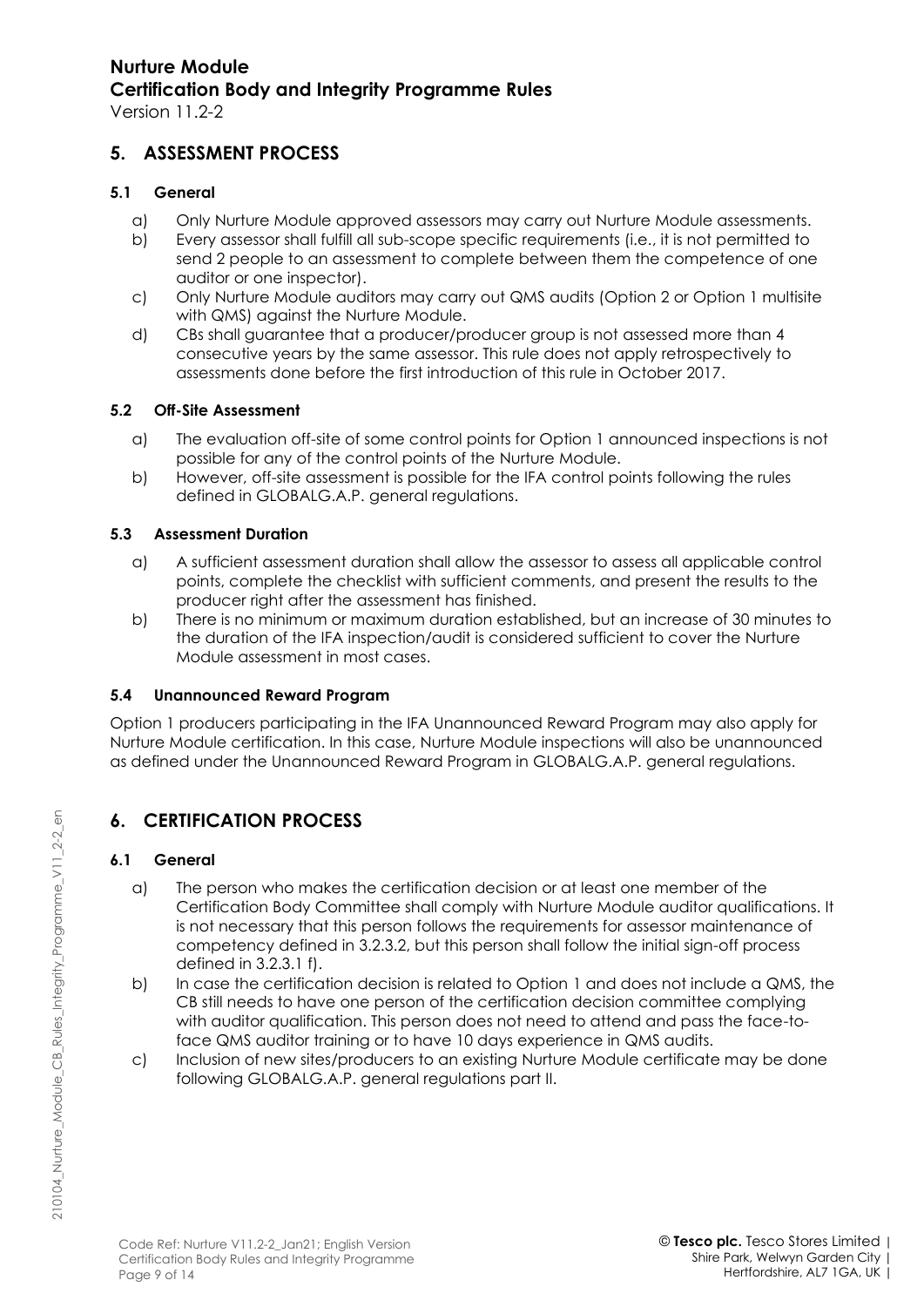Version 11.2-2

#### **6.2 Paper Certificate Requirements**

- a) After a positive certification decision, the CB may issue a certificate according to the latest version of the Nurture Module certificate template.
- b) The paper certificate may only be issued based on the information available at that time in the GLOBALG.A.P. database for that unique GGN.

### **7. NURTURE INTEGRITY PROGRAMME**

The Nurture Module approved CBs are subject to an ongoing integrity programme, *in addition* to the one they are subjected to as GLOBALG.A.P. approved CBs.

By extending CIPRO to the Nurture Module, it is expected that high quality assessments will be consistently performed, and knowledge and capacity building transfer within the CBs and their different branch offices will take place.

#### **7.1 General Rules for Certification Body Integrity**

- a) As an overarching principle, the Nurture Module will be integrated into planned CIPRO activities. That is, if a CB being assessed is also an approved Nurture Module approved CB, then their Nurture Module activities will be added to that assessment.
- b) All Nurture Module approved CBs shall have a CB office assessment within the first two years of operation of the Nurture Module, thereafter on a risk-based frequency.
- c) The CB is expected to demonstrate compliance to the Nurture Module scheme rules, certification body and integrity programme rules, and associated requirement documents.
- d) Several activities may be carried out as part of the CB surveillance in addition to the ones part of CIPRO. These may include, but are not limited to, the following activities focused on Nurture Module certifications:
	- (i) Office assessments to check CB certification performance.
	- (ii) Producer assessments or witness CB assessments to check CB assessment performance.
	- (iii) Check of assessment report quality.
- e) A risk-based approach will be taken to the checking of assessment reports to determine frequency and volume of reports checked and will take into consideration:
	- (i) Country
	- (ii) Product
	- (iii) CB performance
- f) The checking of reports will include, but not exclusively:
	- (i) Assessment timing
	- (ii) Sampling of producer group members
	- (iii) Correct assessment process
	- (iv) Correct interpretation of Nurture Module questions
	- (v) Implementation of the Nurture Module in the QMS
- g) Any complaints made to GLOBALG.A.P. from producers, Tesco primary suppliers, or other stakeholders about a GLOBALG.A.P. approved CB who is also approved for the Nurture Module will be brought to the attention of the NGC.
- h) The appropriate number of webinars will be performed by GLOBALG.A.P. with all CBs for the purpose of harmonizing and achieving consistency across the programme.
- i) GLOBALG.A.P. will periodically report the CB performance back to the NGC using an agreed format.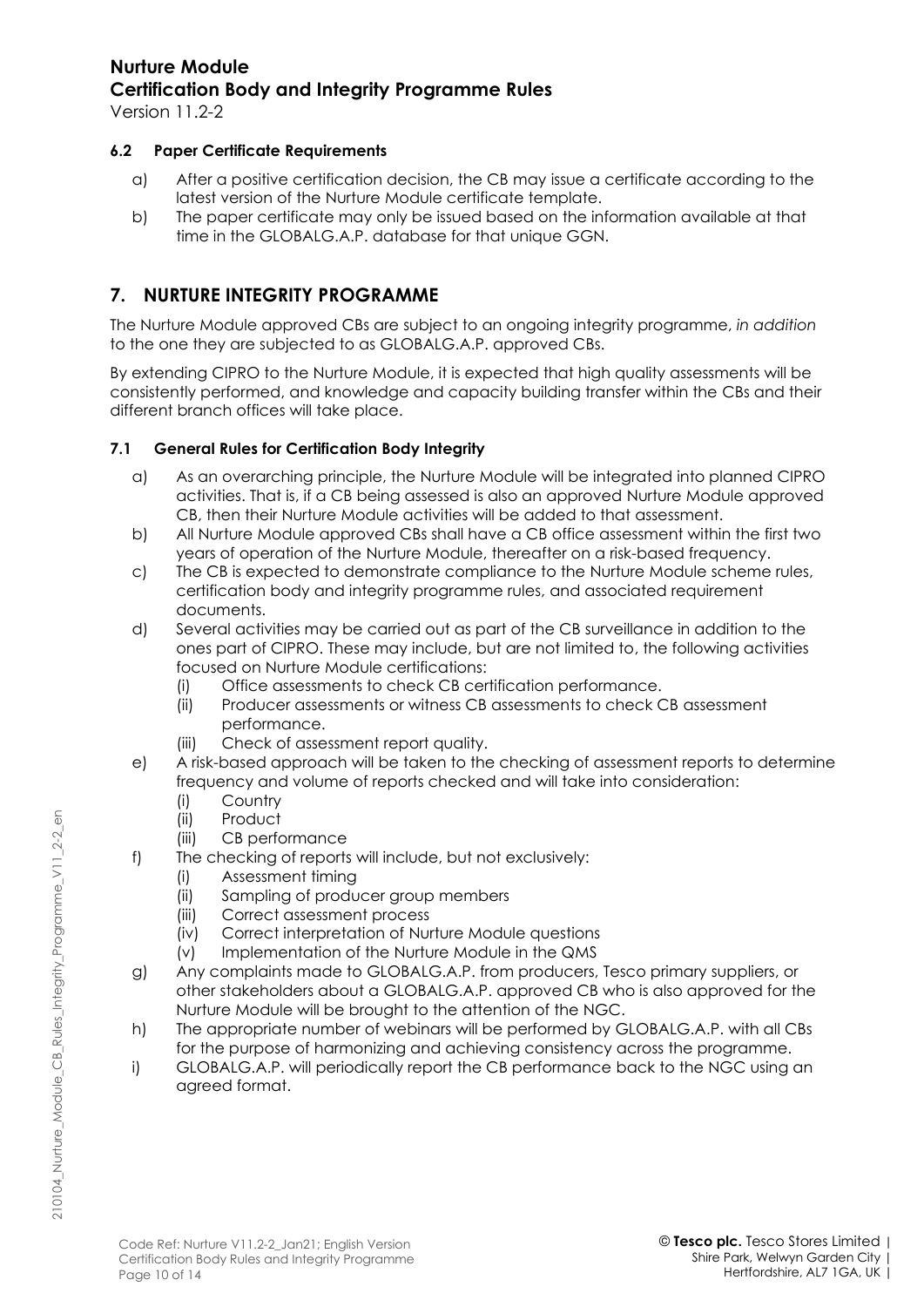Version 11.2-2

#### **7.2 Operational Rules of the Nurture Integrity Programme**

- a) The performance against the scheme rules and the certification body and integrity programme rules will form the basis of the NGC meetings held quarterly where there will be GLOBALG.A.P. leadership representation.
- b) Tesco, GLOBALG.A.P., and Food Experts will have regular communication in addition to joint NGC meetings to ensure efficient running of the programme.
- c) Tesco may report to GLOBALG.A.P. details of potential non-conformances, such as maximum residue level exceedances, detection of products not included in the plant protection products lists, and similar issues identified by testing programmes to enable follow up activities with CBs as required.

#### **7.3 Sanctioning of Certification Bodies**

- a) The NGC will evaluate the results of the integrity programme activities and decide the corresponding sanctions according to the rules described in GLOBALG.A.P. general regulations part III and the Nurture Module certification body and integrity programme rules.
- b) CBs and assessorswho pose a brand reputational risk to Tesco may be sanctioned. This may include removal from the Nurture Module.

#### **7.4 Benchmark KPI Score and Maintenance of Certification Body Performance**

- a) The NGC will set yearly minimum benchmark KPI scores that have to be achieved by all Nurture Module approved CBs.
- b) These benchmark KPI scores will be communicated to all Nurture Module approved CBs and during application for Nurture Module approval.
- c) Nurture Module approved CBs that fail to meet the minimum benchmark KPI score will be put under surveillance by the Nurture Module integrity programme and shall show improvement within the 12 months following the notification from GLOBALG.A.P. Secretariat. GLOBALG.A.P. will be responsible for assigning additional integrity assessments and additional evaluations to give the CB the possibility to improve its KPI score.
- d) The NGC may decide to extend the surveillance period.
- e) If the CB does not sufficiently improve its performance by the end of the surveillance procedure, the NGC reserves itself the right to terminate the approval of the CB for the Nurture Module.

## **8. NURTURE MODULE SANCTIONS PROCESS**

As a private label programme, the NGC reserves the right to operate a sanction process independently, but not exclusively, from CIPRO. The Nurture Module sanctions process is applicable to CBs and their employees and/or contractors representing or operating on behalf of the CB and can ultimately result in suspension from the Nurture Module. Tesco reserves the right to inform their suppliers and producers of sanctioned CBs.

#### **8.1 Investigations**

a) The NGC will thoroughly investigate allegations made against a CB or representative(s) or areas of concern regarding conduct, which will result in the most appropriate steps agreed to address any issues identified. The NGC will start such an investigation as soon as it is made aware of allegations and conclude as soon as is reasonably possible. There will be justification for any delay. The investigation will require the CB representatives involved to provide information, and it is important that full cooperation is given, as they will be given the full opportunity to explain their point of view and any mitigating circumstances.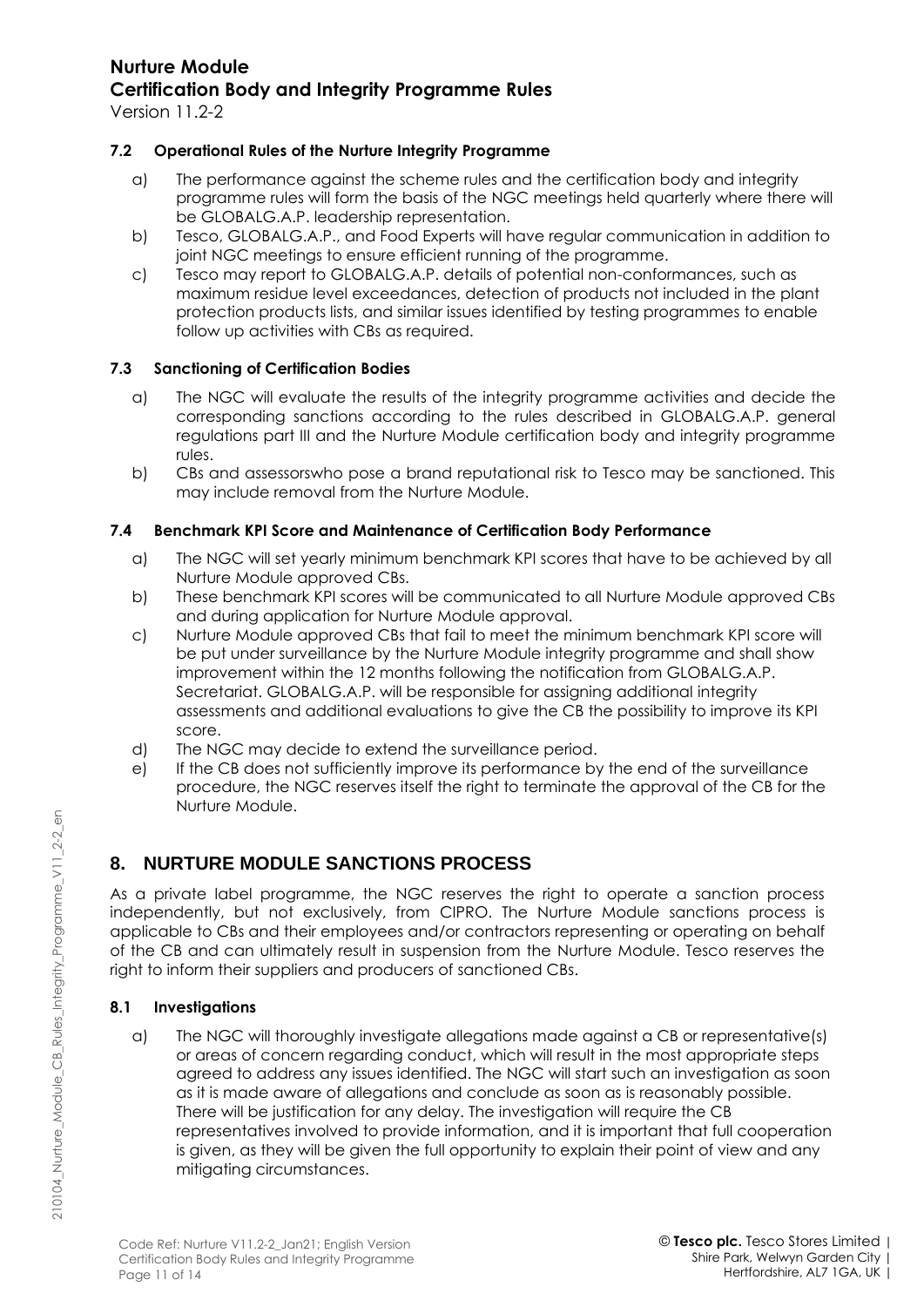Version 11.2-2

To establish the whole situation, the investigation may also look at information provided by other people (e.g., other CB representatives, producers, produce marketing organizations, and Tesco primary suppliers). The investigation may also take into account CIPRO activity and guidance.

- b) Examples of unacceptable conduct may include but are not limited to:
	- Fraud
	- Bribery
	- Contravention of Nurture Module scheme rules/certification body and integrity programme rules or other obligatory guidelines published by Tesco and GLOBALG.A.P.
	- Misleading/Deception
	- Misinterpretation
- c) Whilst the investigation is ongoing, the NGC reserves the right to temporarily suspend a CB and/or representative(s). Suspended CBs and representatives stop carrying out Nurture Module assessments (or associated activities) for a period of time. Examples of reasons for a temporary suspension may include, but are not limited to:
	- to protect CBs or representatives, Tesco, GLOBALG.A.P., other colleagues, or the integrity of the investigation
	- there is evidence to suggest that a serious offense has been committed
	- to provide time for a full and fair investigation to be carried out

#### **8.2 Sanctions**

The purpose of any sanction is to make CBs/representatives aware of unacceptable conduct and how to improve. Sanctions will be chosen on a case-by-case basis and will depend on the severity of the offense. Sanctions can also be applied for unacceptable CB KPI performance. Examples of possible sanctions include, but are not limited to:

- Formal warning of improvement
- Re-training
- Witness assessments at the cost of the CB
- Withdrawal of producer/producer group Nurture Module certificates
- Re-assessment of producers/producer groups at the cost of the CB
- Suspension (either regionally or globally)
	- a) Suspension of a CB or representative(s) will be for as short a period of time as possible, although this will vary depending on the individual circumstances of the case. Factors that will be taken into account are:
		- severity of the issue
		- previous sanctions
		- cooperation during the investigation and management of consequences of any suspension
		- KPI performance
		- CIPRO activity/guidance
	- b) Once the period of suspension has been completed, the CB/representative(s) may apply to re-join the Nurture Module. The application will be subject to the same criteria and costs as if the CB/representative were applying to join the Nurtur Module for the first time.

#### **8.3 Appeals Process**

All decisions will be made without discrimination. In addition, the NGC will endeavour to make fair and consistent decisions while bearing in mind that no two cases are ever exactly alike. If the CB/representative(s) does not agree with the outcome of an investigation, they can appeal in writing, explaining why they are dissatisfied, within 14 calendar days of receiving the written decision. If they appeal after 14 days, then they will be asked to provide an explanation as to why the appeal was submitted late. The detailed reason for the appeal must be provided.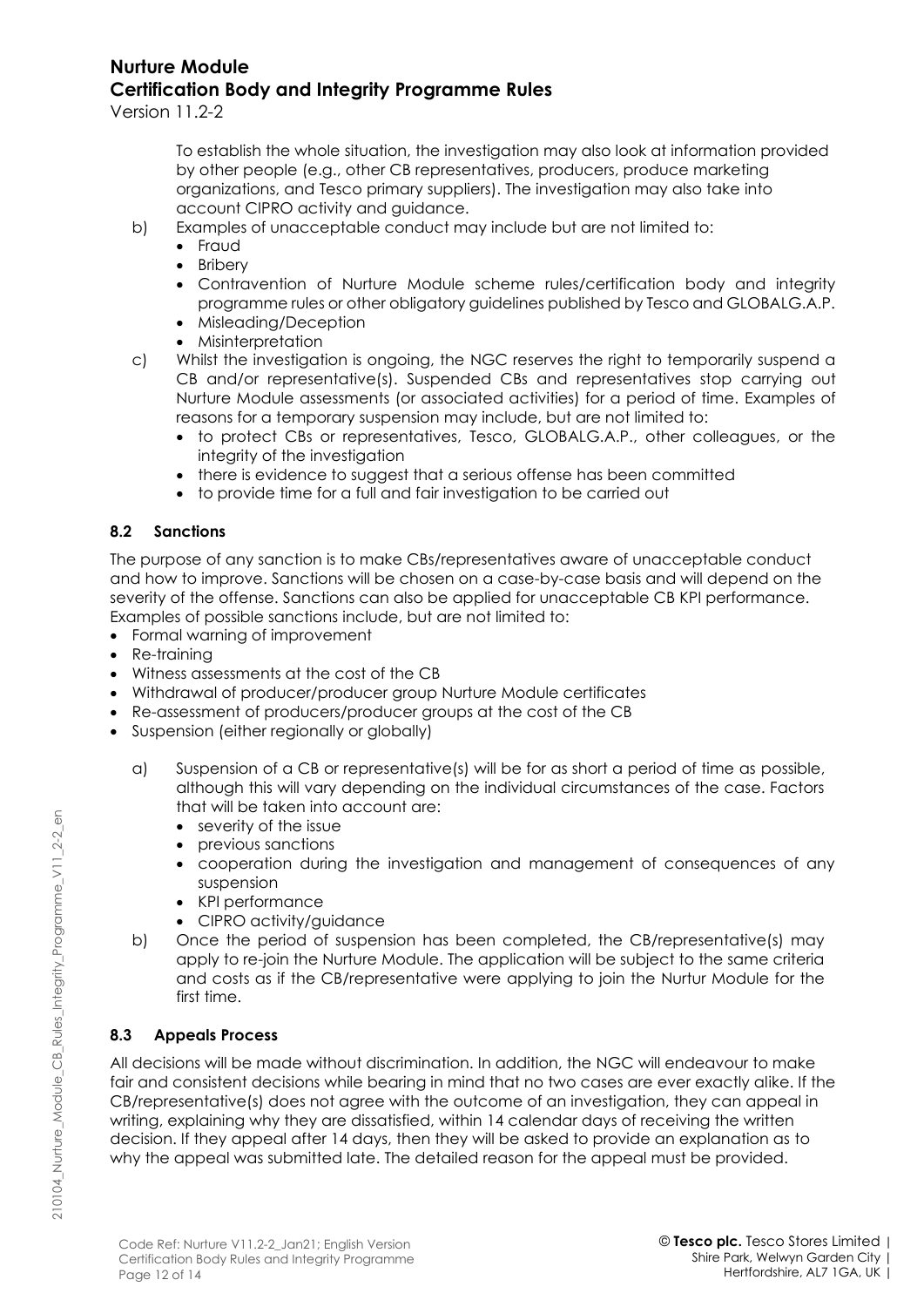Version 11.2-2

The NGC is authorized to make a different decision if they deem it appropriate. For example, options open to them are, but are not limited to:

- uphold the appeal, giving a lower level of sanction or no sanction
- uphold the appeal and reinstate the CB/representative(s) if suspended, giving a lower level of sanction or no sanction
- agree that the sanction was correct in all the circumstances

The CB/representative(s) will be advised of the outcome of the appeal as soon as reasonably practical (there will be a justification for any delay). This is the final stage of the sanctions process, and the NGC reserves the right to conclude the process and make their decision final.

## **9. IMPARTIALITY OF THE CERTIFICATION BODY**

- a) The CB shall not undertake a Nurture Module assessment at any assessment site where the CB has carried out consultancy services relating to the content of the IFA standard for Fruit and Vegetables and/or Flowers and Ornamentals, or the Nurture Module in the past 2 years.
- b) The CB shall not solicit or undertake consultancy services at any assessment site where the CB has carried out a Nurture Module assessment relating to the content of the IFA standard for Fruit and Vegetables and/or for Flowers and Ornamentals, and/or the Nurture Module in the past 2 years.
- c) CBs acknowledge that conducting consultancy services at producers for the IFA standard for Fruit and Vegetables and/or for Flowers and Ornamentals and/or for the Nurture Module may reduce the number of Nurture Module assessments available to them to conduct.
- d) Consultancy services conducted by the Nurture Module approved CBs shall not relate in any shape or form to the IFA standard for Fruit and Vegetables and/or Flowers and Ornamentals and/or for the Nurture Module.
- e) Any exceptions to this section need to be agreed with Tesco in writing, whose consent will be granted on a case-by-case basis and will not be unreasonably withheld.